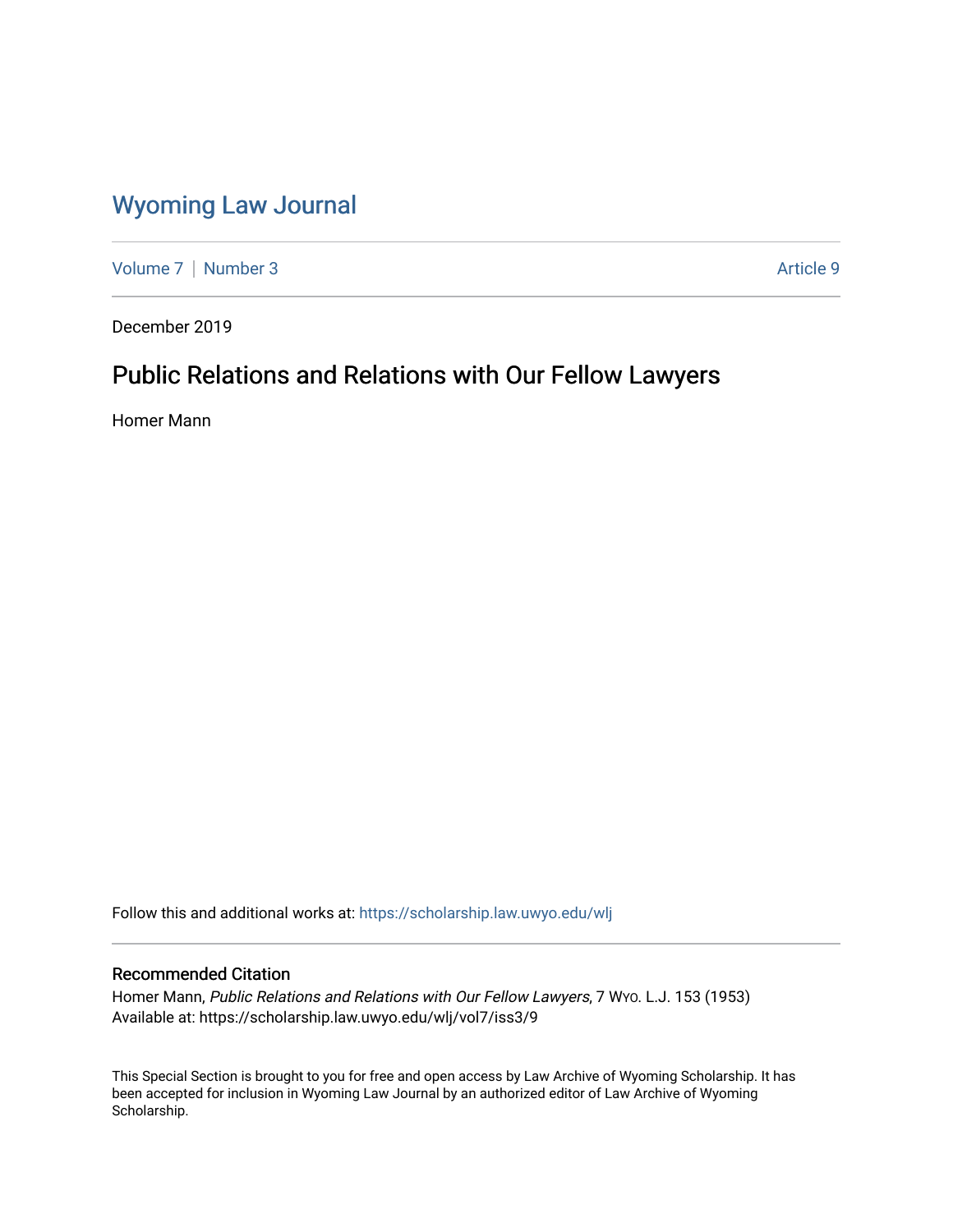#### WYOMING **STATE** BAR **SECTION**

#### PUBLIC RELATIONS **AND** RELATIONS WITH OUR FELLOW LAWYERS\*

#### **HOMER MANN \***

I feel deeply and for a long time have been much concerned with our Public Relations and our relations with our fellow lawyers, and want to talk to you a little bit about that. **I** know that this matter was taken up at our last State Bar meeting that, unfortunately, I was unable to attend, so maybe this is all old stuff, but **I** know we need to do something about it.

This might be somewhat egotistical, because after all, it is the practice of law as **I** have seen it after a good many years of practice as a country lawyer, with very little court litigation or spectacular court room work, which might be contrary to any anticipation and perhaps disappointing to my former law professors. **I** am sure we all know that when we hang out our shingle we do not know aforehand what type **of** work our new location will demand, what we will get or what type of work we will want. At least I have had years of contact with many people-superior as the rank and file of the good people who make up our better type of communitiesthe kind that have helped build a great country, but perhaps considered inferior according to other standards, or **by** the opinion of people of a different type of a community. At least **I** have had years of close association with many people and with my fellow lawyers.

Instead of being entitled "Public Relations and Relations With Our Fellow Lawyers," perhaps this talk had better be labeled, "The Problems of An Honest Man Who Tries To Be a Lawyer"-a tragedy in ten harrowing acts. You see before you the resulting wreck.

Yes, it is true that **I** entered the practice of law high in heart and **ftll** of noble ideals. **My** professors had told me that the duty of lawyer was to contribute to the welfare of mankind **by** doing his part to further the achievement of justice in government and order in society, thereby justifying his own existence, and at the same time enabling him to support his family in the manner which they deserved. **I** had no doubt that **I** could do it all, and at the same time, enjoy myself, for it seemed like a truly inspiring career. **I** pictured myself after about **25** years of this soul satisfying work, surrounded **by** loving clients and grateful citizens, myself a benevolent and beaming kindly old fellow, all mellow and with quiet dignity, renowed far and wide for my wisdom, integrity and justifiable proserity, which **I** enjoyed with dignity and reserve and shared with all those in need. At this period **I** saw myself retiring from the active field to give

Address delivered **at** a meeting of the Park County **Bar** Association. "Member of **the** Wyoming **Bar** from Powell, Wyoming.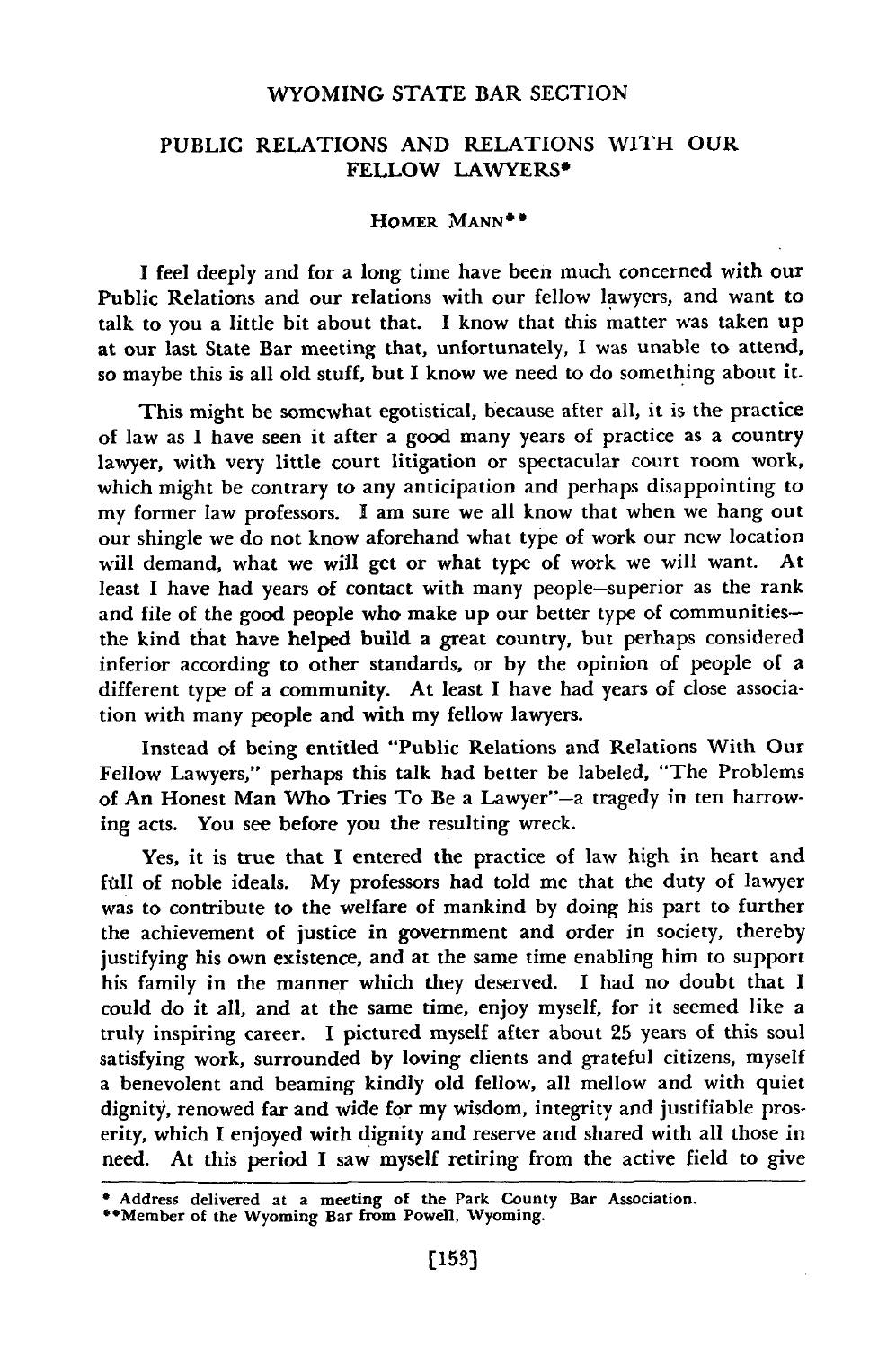way to the new young idealistic chaps who now wished to follow my footsteps and be guided **by** my experience and kindly counsel, while **I,** in my care free prosperity would devote the remainder of my days helping the needy, perhaps without fee, if not against the Bar regulations, (or perhaps be suspended from the Bar) travelling and enjoying the fruits of my labor in other pleasant ways with my family.

**I** began this inspiring career. The first blow was not totally unexpected as I knew that jokes about lawyers were older than the jokes about the Model "T" Ford, and perhaps older than jokes about women. It is these jokes about the lawyers' honesty, integrity, shysterism and the like that have bothered me, and **I** firmly believe that these derogatory and belittling jokes, cartoons, movies, newspaper headlines, funny books and those on the radio have helped to mold an unfortunate public opinion. **I** knew of these jokes and gags, but even so **I** was not quite prepared for what **I** believe to be the prevalent public attitude that every lawyer is a slicker, crook, money grabber and worse, until prover otherwise. It is this general attitude on the part of the public that we must combat and we must combat it **by** conduct, words and deeds. There may be some in our profession that justify that attitude as there, are shysters in all trades and professions, but although there are very few of us who are not honorable in our dealings, we are all to indifferent in failing to put across to the public, our true mission, which I think is the assistance of our fellow man in matters of his legal rights in business relationships, family and community relationships, and assistance in the maintenance of honest justice for all.

My next blow in the profession was the frequent attitude on the part of some of our fellow lawyers (sad but true) that every other lawyer except himself is a shyster and a crook, the matter of honor between attorneys, the matter of fair competition, and the matter of our code of ethics which in some instances seem ridiculous, some more important matters, not being included in the code and others not being strictly adhered to. One very grave failing in the profession is the danger we fall into, of not upholding the honor of our fellow attorney. Our honor falls with their theirs, and we should be most careful in our dealings with our clients to make it clear that the purpose of all attorneys, even opposing counsel, is to find true justice, and not to put across any sort of shenanigans for a client because of the fee involved, nor to consider it a feather in our cap if we can free a criminal that we ourselves think guilty, nor to win for our client if we ourselves know him to be legally and morally wrong.

We should learn a lesson from some other professions in this regard. It is almost impossible to find one doctor who will criticize another doctor to a patient, although among themselves we know quite well that there are strong rivalries, jealousies and difference of professional medical opinion. I have yet to see the doctor who will tell you that another doctor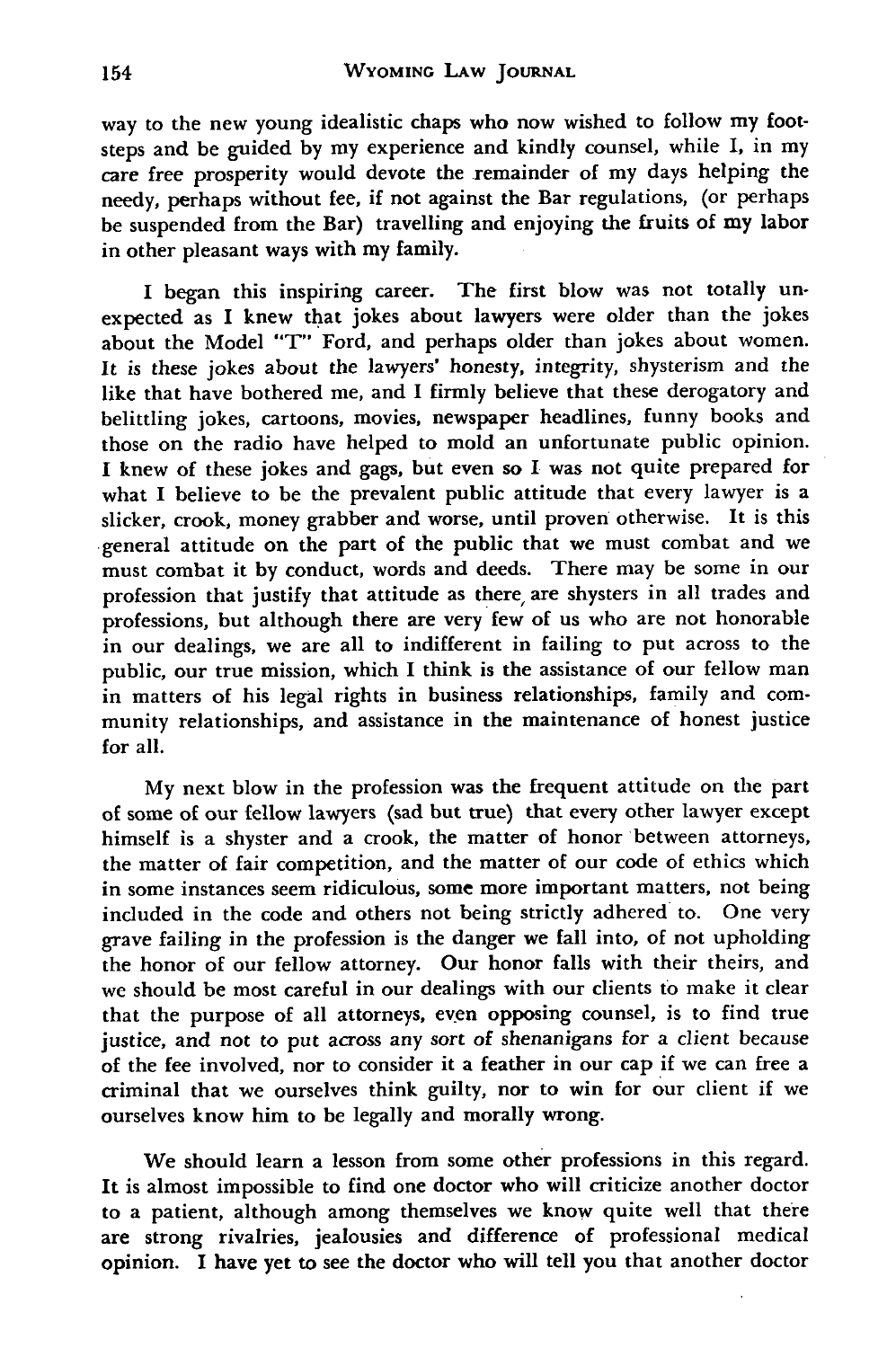made a serious mistake in removing some part of my own or other's anatomy, and any part of our anatomy may be more important than the loss of some wordly goods through an honest mistake of a lawyer. The first concern is always to uphold the honor of their profession which is sometimes to the extreme irritation of a patient who feels wronged. **A** lawyer on the other hand, may by the nature of his work be inclined to fall into the bad habit of insulting and belittling the other fellow for his own edification in the eyes of the public. He is cutting off his nose to spite his face, for surely sooner or later the public attitude he has created about one attorney will be the- public attitude toward himself as well as other attorneys. They will reason that it takes a slicker to beat a slicker.

I think it is the duty of the lawyer to create or to preserve what little does exist of an opinion on the part of the public that the lawyer gains his points or assists his clients by the enforcement of his legal rights or the punishment of anothers' legal wrongs, and works for the preservation of justice, the vindication of the innocent, and the punishment oi the guilty.

I truly believe that a real and profound change could be brought upon our present deplorable national honor if the legal profession as a whole would, at all times, keep these ideals before it. There is doubtless a vast amount of crime that would not exist were it not believed that a lawyer could be found to twist the meaning of the law, to hide and manufacture evidence and to carry on a "grey market" in legal dealings, to get a criminal freed, or to procure property or monetary gain for a client unlawfully or dishonorably for a sufficient consideration.

Now to come to the matter of upholding the honor and ability of our fellow attorney. The matter of policy I have just discussed merely concerns us as a society of lawyers and only indirectly effects us personally here as so far as it concerns public opinion.

I have a special word concerning derogatory remarks belitting the ability of our fellow attorney in our immediate community or communities where we practice. It should naturally be assumed that we are all adequately trained to conduct our legal practice, that we entered into the profession with enough intelligence ,and that the law schools are not permitting us to enter the field until we have proven ourselves capable. The degrees we have received and our admission to the Bar by the proper authority should be testimony that all of us have been considered able to do our chosen work. To reflect on another lawyer's ability is again to question our own, for it attacks the schools and examining boards who considered us capable and allowed us to serve the public in the practice of the law. It is up to each of us to see that he justifies these methods of screening out the men of poor ability, and that until proven dishonorable or incompetent by the proper board or authority, it should always be assumed and insisted upon, for our mutual good, that we are all able and are all honest.